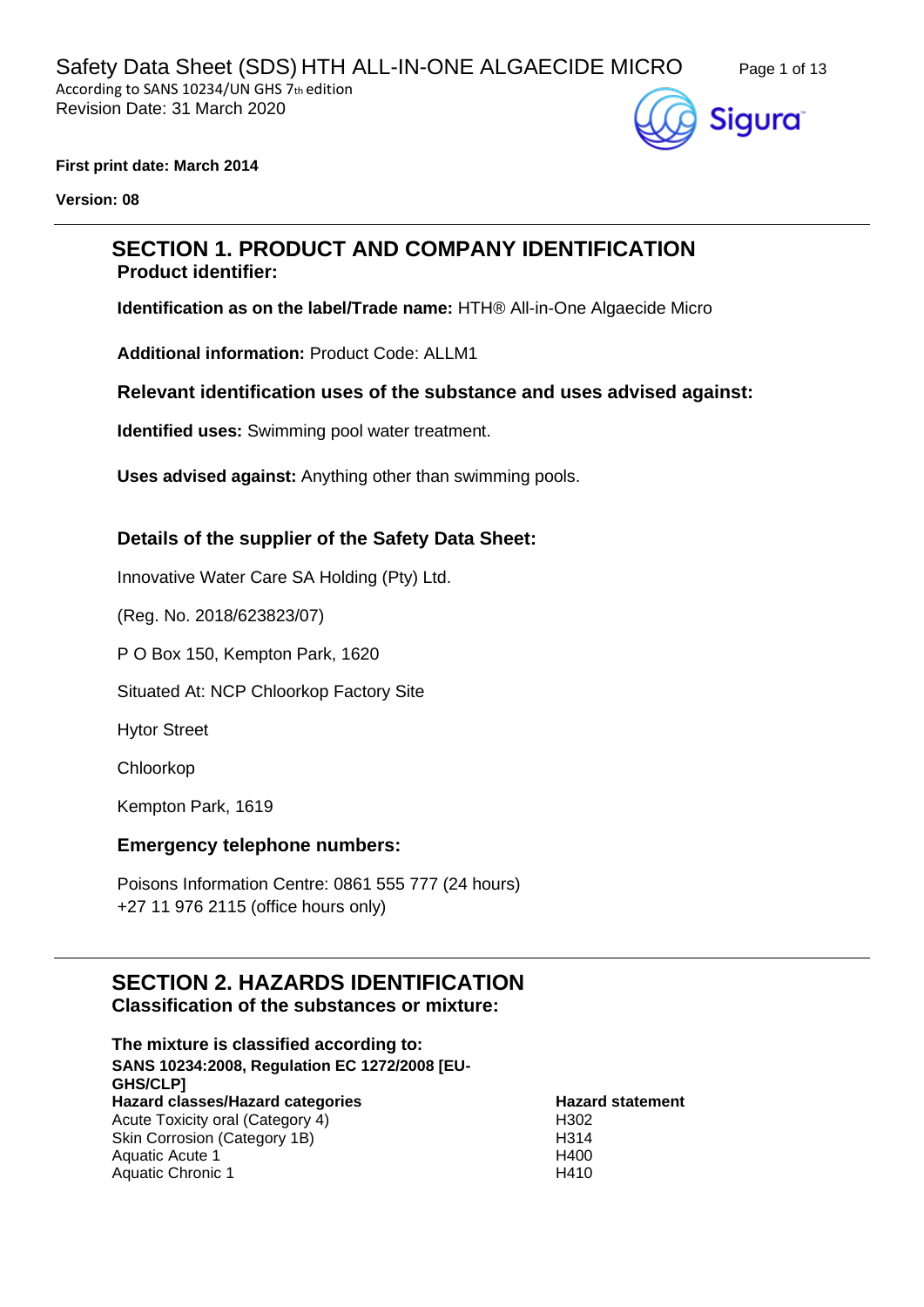

For full text of H-Statements see section 16

### **The most important adverse effects:**

#### **The most important adverse physiochemical effects:** None

**The most important adverse human health effects:** Harmful if swallowed. Causes skin burns and eye damage.

#### **Label elements:**

**Hazard pictograms:**



#### **Signal Words: DANGER**

**Hazard Statements:** H302 Harmful if swallowed. H314 Causes severe skin burns and eye damage. H410 Very toxic to aquatic life with long lasting effects.

**Precautionary Statements:** P264 Wash thoroughly after handling. P280 Wear eye protection. P273 Avoid release to the environment. P302 IF SWALLOWED: Rinse mouth. Do NOT induce vomiting. P305 +P351 +P338 IF IN EYES: Rinse cautiously with water for several minutes. Remove contact lenses, if present and easy to do. Continue rinsing. P303+P361+P353 IF ON SKIN (or hair): Take off immediately all contaminated clothing. Rinse skin with water/shower. P391 Collect spillage. P405 Store locked up. P501 Dispose of contents/container in accordance with local/regional regulations.

**Special labelling of certain mixtures**: None known.

**Other hazards:** None known.

# **SECTION 3. COMPOSITION/INFORMATION ON INGREDIENTS**

**Substance/Mixture:** Mixture **Ingredients**

| Substance name<br>(IUPAC) | CAS-No.<br>EC-No. | <b>Concentration</b><br>% by weight | <b>Classification</b><br>EC1272/2008 |
|---------------------------|-------------------|-------------------------------------|--------------------------------------|
| Didecyldimethylammonium   | 7173-51-5         | $10 - 25$                           | Acute Toxicity (Category 3) H301.    |
| chloride                  | $230 - 51 - 5$    |                                     | Skin Corrosion (Category 1B) H314.   |
|                           |                   |                                     | Aquatic Acute (Category 1) H400.     |
|                           |                   |                                     | Aquatic Chronic (Category 1) H410.   |
| Quaternary ammonium       | 68424-85-1        | $5 - 10$                            | Acute Toxicity (Category 4) H302.    |
| compounds                 | 270-325-2         |                                     | Skin Irritant (Category 2) H315.     |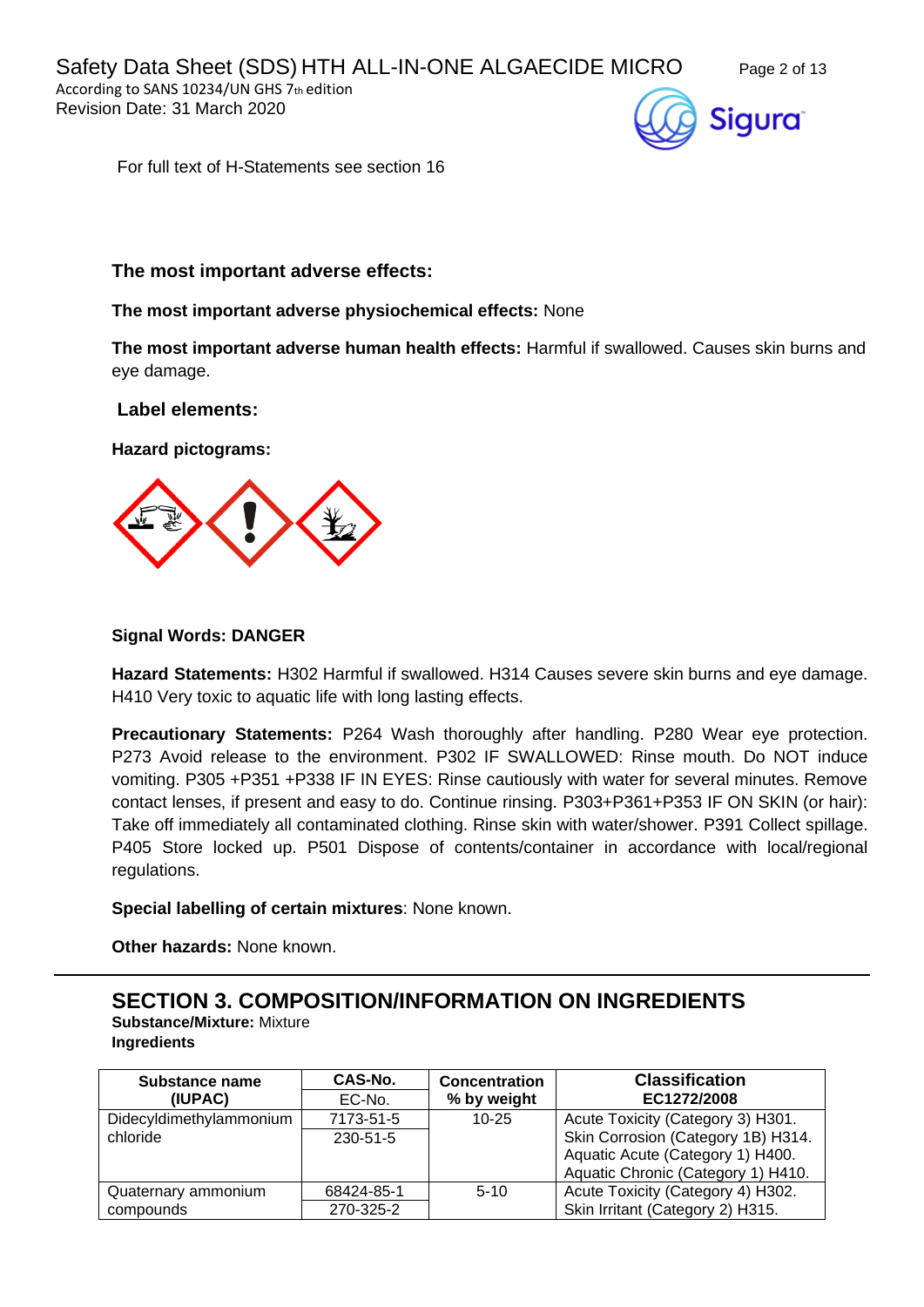# Safety Data Sheet (SDS) HTH ALL-IN-ONE ALGAECIDE MICRO Page 3 of 13

According to SANS 10234/UN GHS 7th edition Revision Date: 31 March 2020



| Eye Irritant (Category 2) H319.    |
|------------------------------------|
| Aquatic Acute (Category 1) H400.   |
| Aquatic Chronic (Category 1) H410. |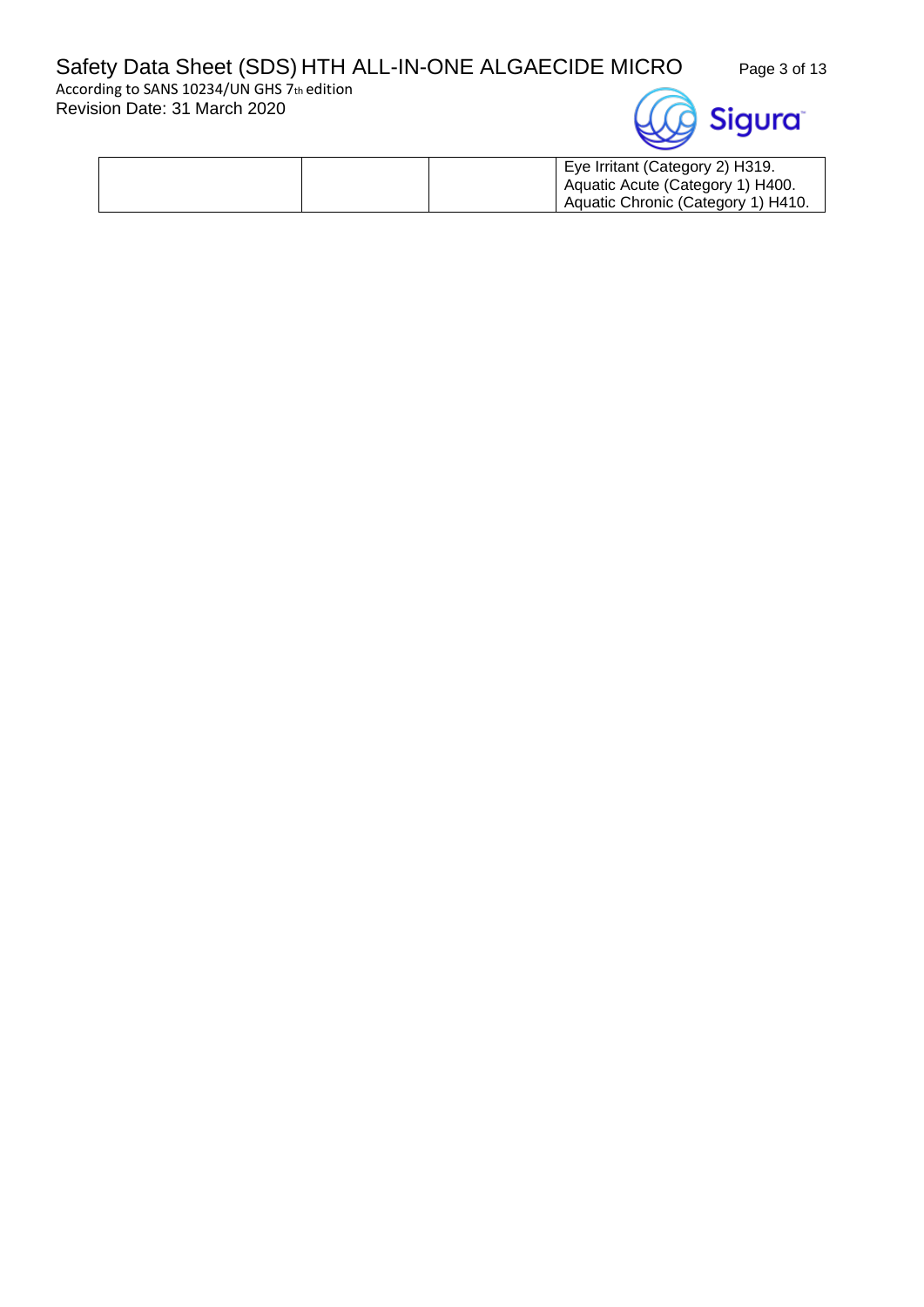# Safety Data Sheet (SDS) HTH ALL-IN-ONE ALGAECIDE MICRO Page 4 of 13

According to SANS 10234/UN GHS 7th edition Revision Date: 31 March 2020



| Solvent     |           | $1 - 5$   | Flammable liquid (Category 2) H225 |
|-------------|-----------|-----------|------------------------------------|
|             |           |           | Skin Irritant (Category 2) H315    |
|             |           |           | Eye Irritant (Category 2) H319     |
|             |           |           | Aquatic Chronic (Category 2) H411  |
| Propan-2-ol | 67-63-0   | $0.1 - 5$ | Flammable Liquid (Category 2)      |
|             | 200-661-7 |           | H <sub>225</sub> .                 |
|             |           |           | Eye Irritant (Category 2) H319     |
|             |           |           | STOT SE (Category 3) H336          |

There are no additional ingredients present which, within the current knowledge of the supplier and in the concentrations applicable, are classified as hazardous to health or the environment and hence require reporting in this section.

Occupational exposure limits, if available listed in Section 8. For the full text of the H-Statements mentioned in this Section, see Section 16.

# **SECTION 4. FIRST AID MEASURES**

**Description of first aid measures:**

## **Most important symptoms and effects, both acute and delayed:**

**In case of inhalation:** If breathed in, move person into fresh air. Get medical attention immediately if irritation develops and persists.

**In case of skin contact:** Wash off with soap and plenty of water for at least 15 minutes. In case of discomfort seek medical attention.

**In case of eye contact:** Flush eyes thoroughly with water for 15 minutes. Remove contact lenses after the initial 1-2 minutes and continue flushing. Seek medical attention immediately.

**In case of ingestion:** Immediately seek medical attention. Call the Poison Centre. Do NOT induce vomiting. Wash out the mouth. Give small quantities of water. If vomiting occurs, the head should be kept low so that vomit does not enter the lungs. Never give anything by mouth to an unconscious person.

**Inhalation:** No known significant effect or critical hazards.

**Ingestion:** Corrosive. Harmful if swallowed. Could cause severe burns of the mouth, throat, and stomach. Can cause sore throat, vomiting, diarrhoea.

**Skin Contact: Corrosive. Causes severe skin burns.** 

**Eye Contact:** Corrosive. Causes serious eye damage.

# **Indication of any immediate medical attention and special treatment needed:**

Note to physician: In case of inhalation of decomposition products in a fire, symptoms may be delayed. The exposed person may need to be kept under medical observation for 48 hrs.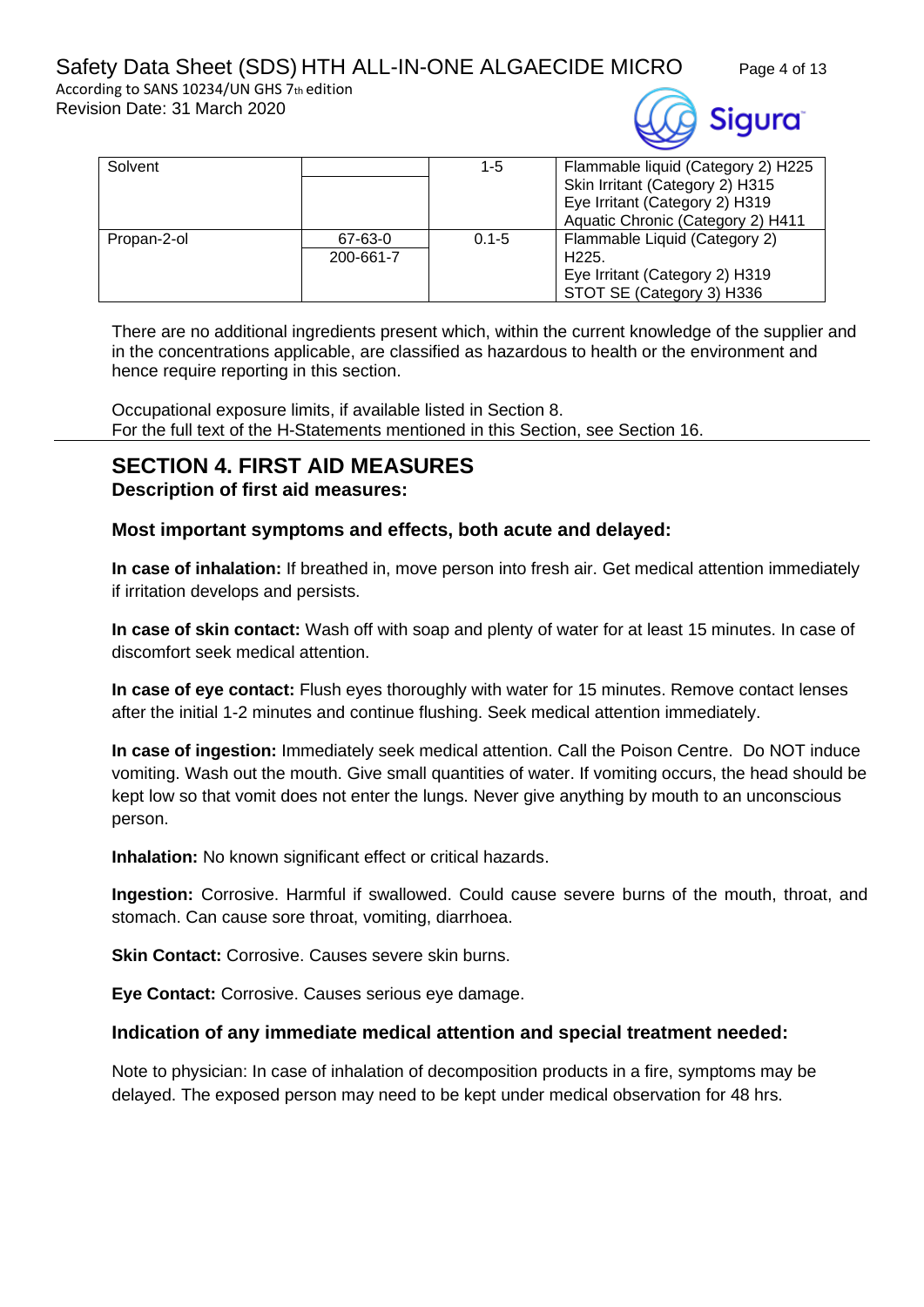

# **SECTION 5. FIREFIGHTING MEASURES Extinguisher media:**

**Suitable extinguisher media**: Use water spray, dry powder or foam. Prevent contamination of drains or waterways.

**Unsuitable extinguishing media:** None known.

### **Special hazards arising from the mixture:**

**Hazards from the substance:** This material is very toxic to aquatic life. Fire water should be contained and prevented from entering any waterway, sewer or drain **Hazardous thermal decomposition products**: Decomposition products may include the following material: carbon dioxide, carbon monoxide, nitrogen oxides, halogenated compounds

## **Advice for fire-fighters:**

Evacuate area and contact emergency services. Toxic gases may be evolved in a fire situation. Remain upwind and notify those downwind of hazard. Wear full protective equipment including Self Contained Breathing Apparatus (SCBA) when combating fire.

# **SECTION 6. ACCIDENTAL RELEASE MEASURES**

### **Personal precautions, protective equipment and emergency procedures:**

**For non-emergency personnel:** Evacuate the area. Keep unnecessary and unprotected personnel from entering the area. Avoid inhalation, and contact with skin. Refer to Section 7, Handling, for additional precautionary measures. Use appropriate safety equipment. For additional information, refer to Section 8, Exposure Controls and Personal Protection.

**For emergency responders**: Take note of exposure control under Section 8. See also the information for "non-emergency personnel".

### **Environmental precautions:**

Water polluting material. Collect spillage. Prevent from entering into soil, ditches, sewers, waterways and/or groundwater.

### **Methods for containment and cleaning up:**

**For small spills:** Contain spilled material if possible. Use clay, soil or commercially available absorbents to recover any material that cannot be recovered as pure product. Collect in suitable and properly labelled containers. Contaminated absorbent material may pose the same hazard as the spilled product. Refer section 13 for information on disposal

**For large spills:** Contain spilled material if possible. Use clay, soil or commercially available absorbents to recover any material that cannot be recovered as pure product. Collect in suitable and properly labelled containers. Contaminated absorbent material may pose the same hazard as the spilled product. Refer section 13 for information on disposal

# **Reference to other sections:**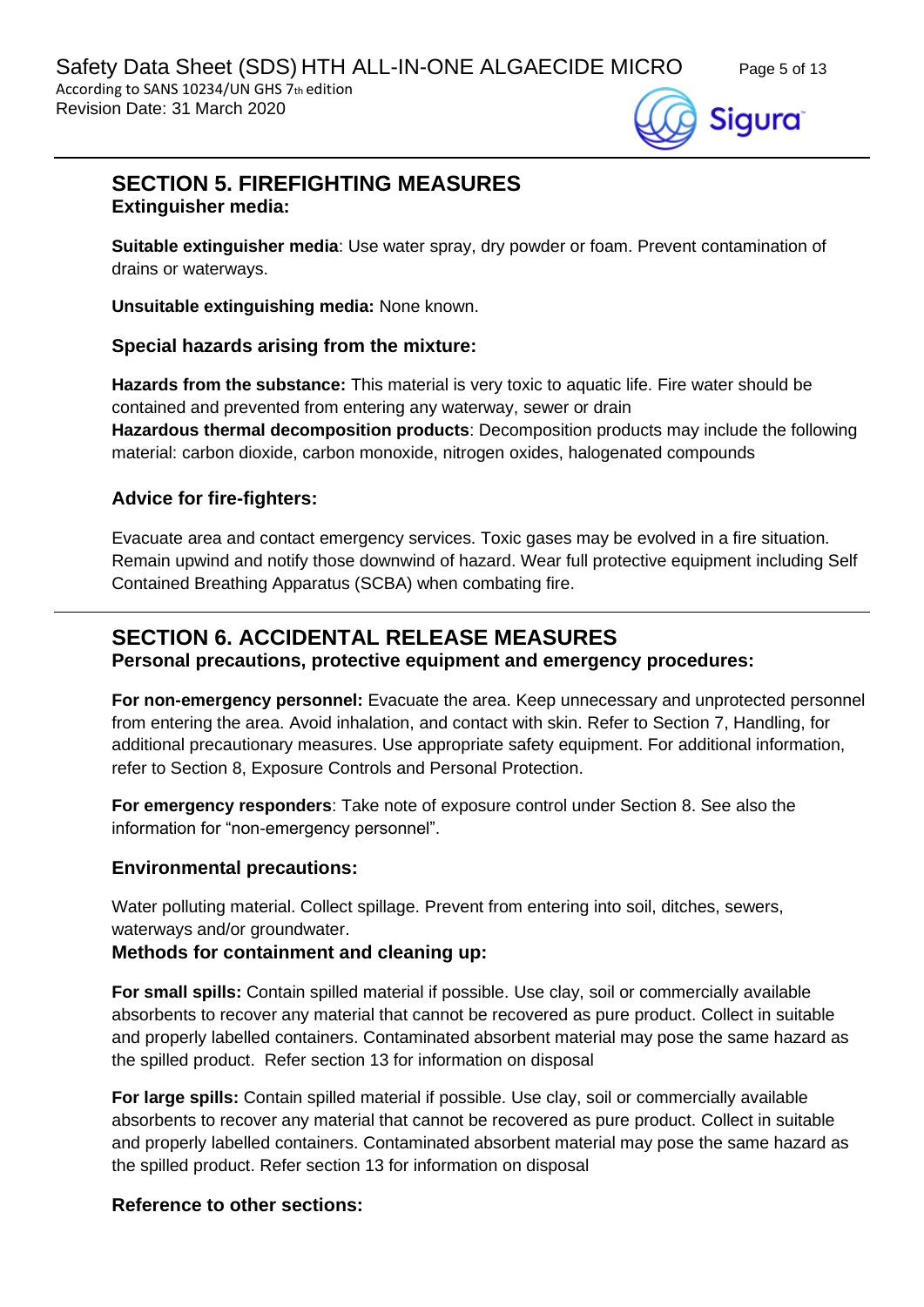Safety Data Sheet (SDS) HTH ALL-IN-ONE ALGAECIDE MICRO Page 6 of 13 According to SANS 10234/UN GHS 7th edition

Revision Date: 31 March 2020



See section 1 for emergency contact information

See section 7 for information on safe handling.

See section 8 for information on personal protection equipment.

# **Additional information:**

None known.

# **SECTION 7. HANDLING AND STORAGE Precautions for safe handling:**

**Protective measures:** Observe directions on label and instructions on use. Put on appropriate personal protective clothing and equipment (see Section 8). Avoid contact with skin and eyes. Do not inhale

**Advice on general occupational hygiene:** Do not smoke. Do not eat drink or smoke when handling this product. Wash hands after handling the product.

## **Conditions for safe storage, including incompatibilities:**

Keep cool and dry in a tightly sealed container away from direct sunlight. Do not store close to strong oxidizers or reducing agents. Stainless steel, polypropylene or polyethylene containers are recommended. Do not reuse the container.

### **Specific end uses:**

Use only as directed.

# **SECTION 8. EXPOSURE CONTROLS/PERSONAL PROTECTION Control parameters:**

**Occupational exposure limits:** No data available.

**Biological exposure indices (BEI):** No data available.

**Additional exposure limits under the conditions of use:** No data available.

### **Exposure control:**

**Appropriate engineering controls**: Avoid inhalation. Use in well ventilated areas. Where an inhalation risk exists, mechanical extraction ventilation is recommended.

#### **Individual protection measures, such as personal protective equipment:**

**Eye/face protection:** Use chemical goggles to avoid exposure to liquid splashes. If contact is possible, chemical face shields should be worn that provide a higher degree of protection. If inhalation hazard exists, a full face respirator is required.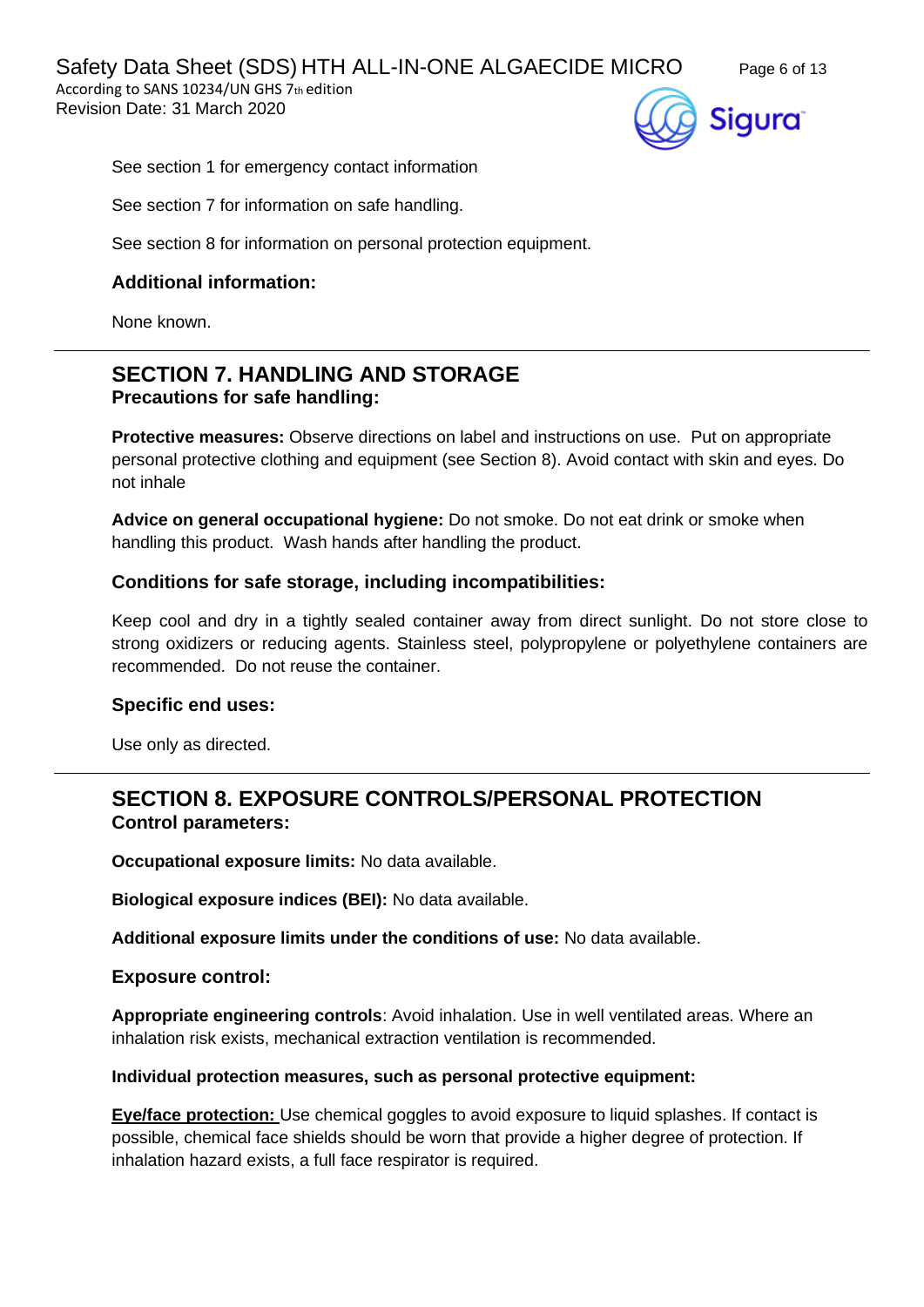Safety Data Sheet (SDS) HTH ALL-IN-ONE ALGAECIDE MICRO Page 7 of 13 According to SANS 10234/UN GHS 7th edition Revision Date: 31 March 2020

Sigura`

**Hand protection:** Use chemical resistant gloves. Examples of preferred glove barrier materials include: Butyl rubber, Neoprene, Nitrile/butadiene rubber, Polyethylene, Ethyl vinyl alcohol laminate, polyvinyl alcohol, Polyvinyl chloride.

**Body protection:** Personal Protective equipment (footwear and any additional skin protection measures) should be based on the task being performed and the risks involved and should be approved by a specialist before handling the product.

**Respiratory protection:** Respiratory protection should be worn when there is a potential to exceed the exposure limit requirements or guidelines.

**Environmental exposure controls:** None required.

## **SECTION 9. PHYSICAL AND CHEMICAL PROPERTIES Information on basic physical and chemical properties**

**Appearance (form):** Liquid.

**Colour:** Orange**.**

**Odour:** Slight odour

**Odour threshold:** Not known.

**pH (10% solution):** 5-7

**Melting point/range (<sup>o</sup>C):** Not known.

**Boiling point/range (°C): 100°C.** 

**Flash point (°C):** Not known.

**Evaporation rate:** Not known.

**Flammability (solid, gas):** Not known.

**Ignition temperature (°C):** Not known.

**Upper/lower flammability/explosive limits:** Not known.

**Vapour pressure (20<sup>o</sup>C):** Not known.

**Vapour density:** Not known.

**Density (25 <sup>o</sup>C):** 0.96-0.98.

**Water solubility (g/l) at 20<sup>o</sup>C:** Not known.

**n-Octanol/ Water partition coefficient:** Not known.

**Auto-ignition temperature:** Not known.

**Decomposition temperature:** Not known.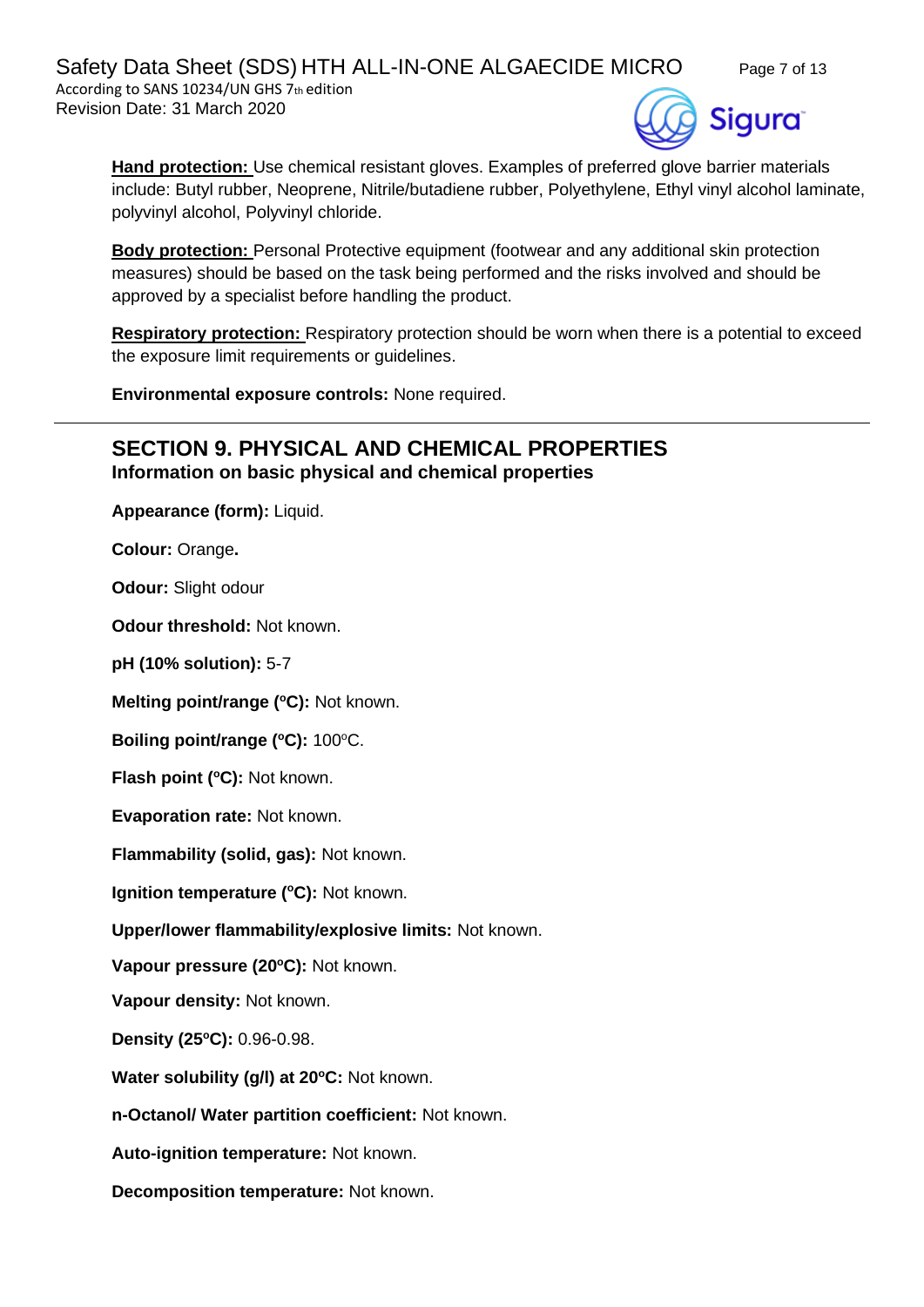

**Viscosity, dynamic (mPa s):** Not known.

**Physical hazards:**

None**.**

**Other information:**

**Fat solubility (solvent-oil to be specified):** Not known.

**Bulk density:** Not known.

**Dissociation constant in water (p Ka):** Not known.

**Oxidation-reduction potential:** Not known.

# **SECTION 10. STABILITY AND REACTIVITY Reactivity:**

Not available

### **Chemical stability:**

The product is stable.

### **Possibility of hazardous reactions:**

Stable under recommended storage conditions.

### **Conditions to avoid:**

No specific data.

#### **Incompatible materials:**

Strong oxidizing or reducing agents.

#### **Hazardous decomposition products:**

Oxides of carbon and nitrogen and hydrogen chloride.

# **SECTION 11. TOXICOLOGICAL INFORMATION Toxicokinetics, metabolism and distribution:**

**Non-human toxicological data:** No data available.

**Method:** No data available.

**Dosage:** No data available.

**Routes of administration:** No data available.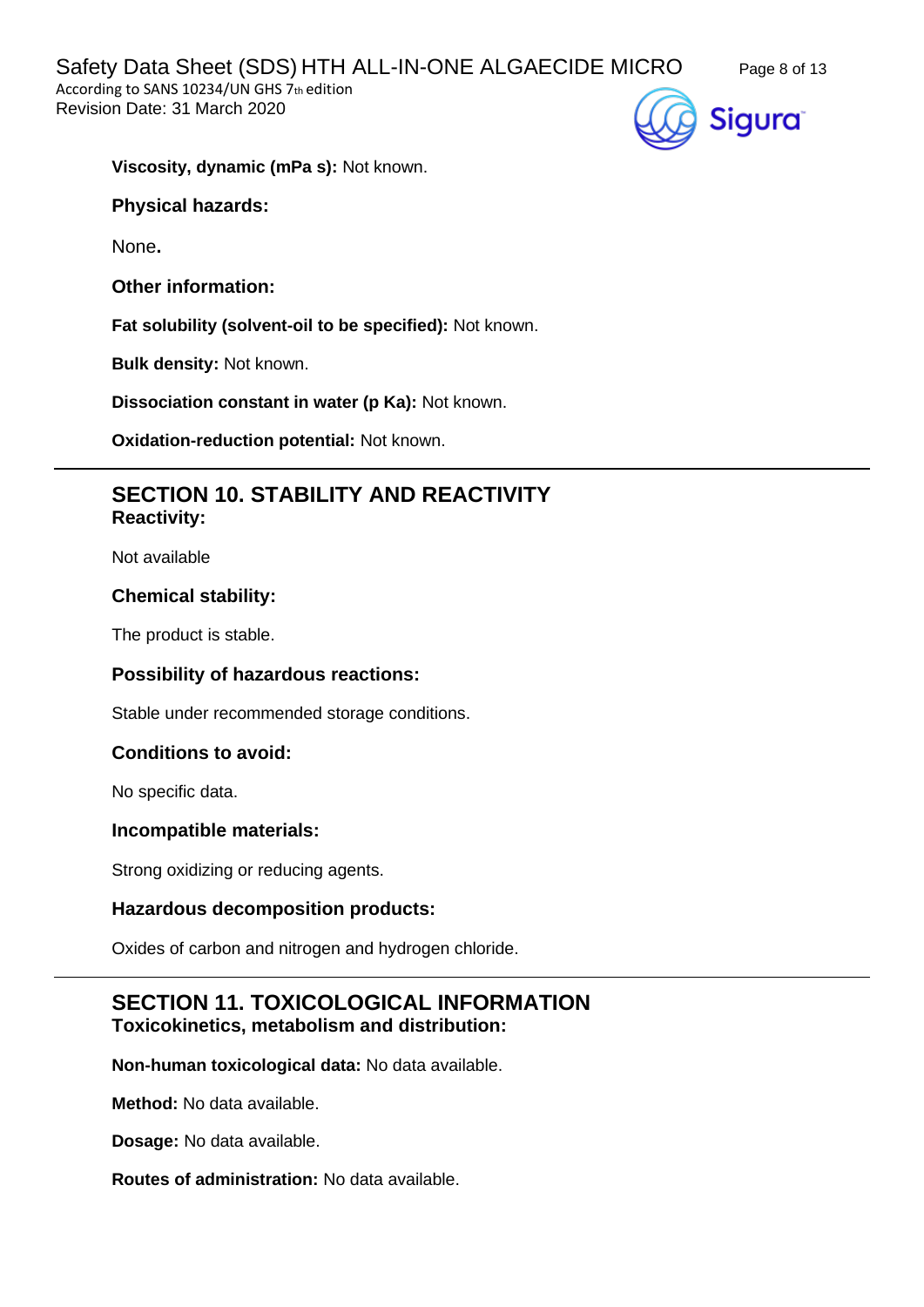According to SANS 10234/UN GHS 7th edition Revision Date: 31 March 2020





**Results:** No data available.

**Absorption:** No data available.

**Distribution:** No data available.

**Metabolism:** No data available.

**Excretion:** No data available.

### **Information on toxicological effects:**

#### **Acute toxicity:**

| Ingredient name                     | <b>Result</b>                    | <b>Species</b> | <b>Dose</b>        | <b>Exposure</b> |
|-------------------------------------|----------------------------------|----------------|--------------------|-----------------|
| Didecyldimethylammonium<br>chloride | LD50 Oral                        | Rat            | 84mg/kg            |                 |
| Quaternary ammonium<br>compounds    | LD50 Oral                        | Rat            | 426mg/kg           |                 |
| Solvent                             | <b>LC50</b> Inhalation<br>Vapour | Rat            | 124700 mg/m3       | 4 hours         |
|                                     | LD50 Oral                        | Rat            | 7 <sub>mg/kg</sub> |                 |
| Propan-2-ol                         | LD50 Dermal                      | Rabbit         | 12800 mg/kg        |                 |
|                                     | LD50 Oral                        | Rat            | 5000 mg/kg         |                 |

#### **Skin corrosion/eye irritation:**

| Ingredient name         | <b>Result</b>            | <b>Species</b> | <b>Exposure</b>   |
|-------------------------|--------------------------|----------------|-------------------|
| Didecyldimethylammonium | Skin - Severe irritant   | Rabbit         | 500 <sub>mg</sub> |
| chloride                |                          |                |                   |
| Quaternary ammonium     | Skin - Severe irritant   | Rabbit         | 25mg              |
| compounds               |                          |                |                   |
| Solvent                 | Eyes - Mild irritant     | Rabbit         | 24 hrs 500mg      |
|                         | Eyes -Moderate Irritant  | Rabbit         | 0.066 min 100mg   |
|                         | Eyes - Moderate irritant | Rabbit         | 100 microlitres   |
|                         | Eyes - Severe irritant   | Rabbit         | 500 <sub>mg</sub> |
|                         | Skin - Mild Irritant     | Rabbit         | 400 <sub>mg</sub> |
|                         | Skin - Moderate irritant | Rabbit         | 24 hrs 20mg       |
| Propan-2-ol             | Eyes - Moderate irritant | Rabbit         | 24 hrs 100mg      |
|                         | Eyes - Moderate irritant | Rabbit         | 10 <sub>mg</sub>  |
|                         | Eyes - Severe irritant   | Rabbit         | 100 <sub>mg</sub> |
|                         | Skin - Mild irritant     | Rabbit         | 500 <sub>mg</sub> |

**Sensitization:** Not data available.

**Mutagenicity:** No data available.

**Carcinogenicity:** No data available.

**Reproductive toxicity:** No data available.

**STOT-single exposure:** No data available.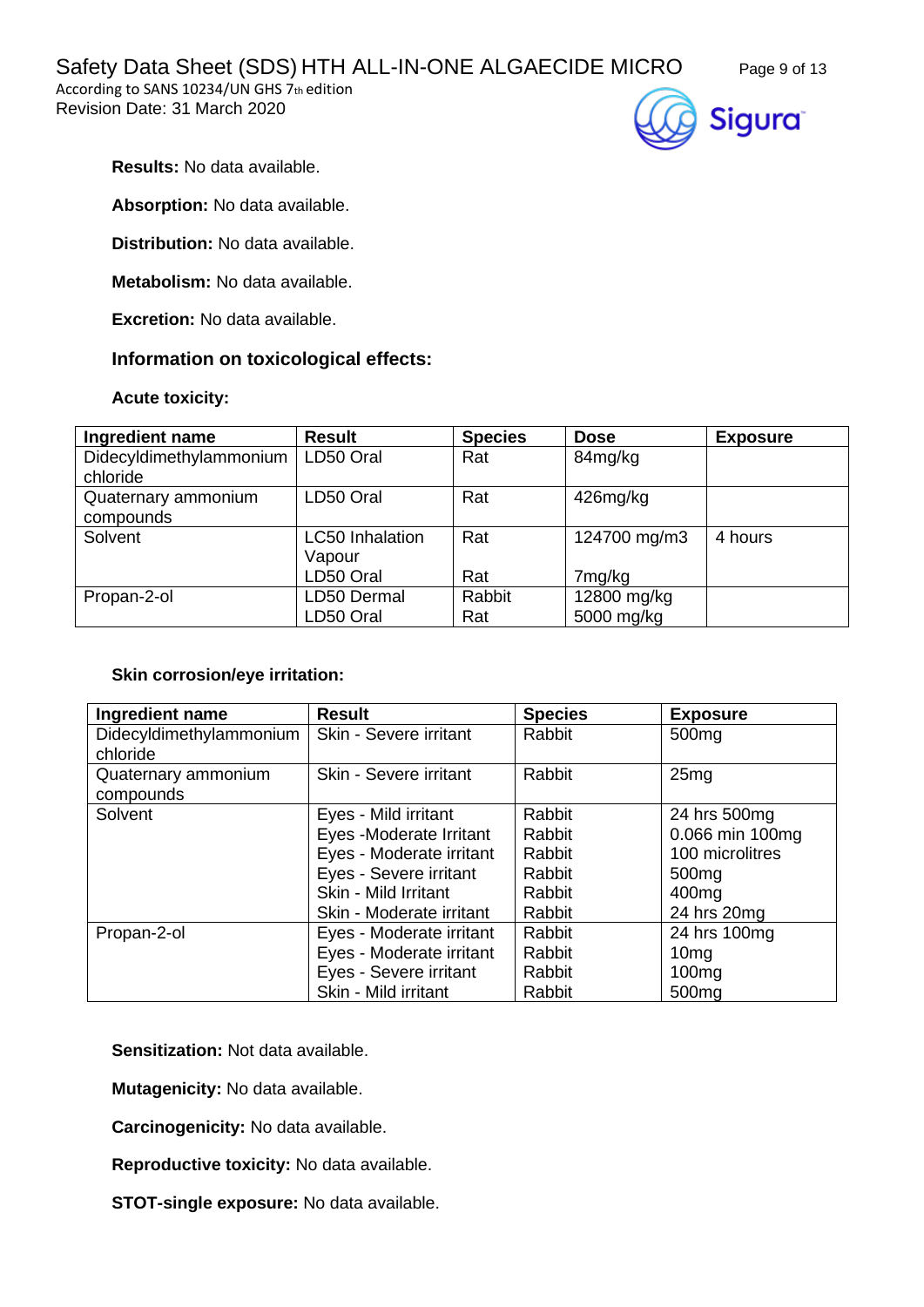Safety Data Sheet (SDS) HTH ALL-IN-ONE ALGAECIDE MICRO Page 10 of 13

According to SANS 10234/UN GHS 7th edition Revision Date: 31 March 2020





**STOT-repeated exposure:** No data available.

**Aspiration hazard:** No data available.

# **SECTION 12. ECOLOGICAL INFORMATION Toxicity:**

| Ingredient name                       | Result                           | <b>Species</b>              | Exposure |  |
|---------------------------------------|----------------------------------|-----------------------------|----------|--|
| Didecyldimethylammonium               | Acute EC50 110 ug/l              | Algae - chlorella           | 72 hours |  |
| chloride                              | Fresh water                      | pyrenoidosa - exponential   |          |  |
|                                       | Acute EC50 14.22 ppb             | growth phase                | 96 hours |  |
|                                       | Fresh water                      | Algae - pseudokirchneriella |          |  |
|                                       | Acute EC50 18ppb Fresh           | subcapitata                 | 48 hours |  |
|                                       | Water                            | Daphna - Daphnia magna      |          |  |
|                                       | Acute LC50 39 ug/l               |                             | 48 hours |  |
|                                       | Marine water                     | Crustaceans-                |          |  |
|                                       |                                  | Americamysis bahia -        |          |  |
|                                       | Acute LC50 0.01 ug/l             | juvenile (fledgling,        | 96 hours |  |
|                                       | <b>Fresh Water</b>               | hatchling, weanling)        |          |  |
|                                       | Chronic NOEC 25 ug/l             | Fish - acipenser            | 72 hours |  |
|                                       | Fresh water                      | transmontanus - Larvae      |          |  |
|                                       |                                  | Algae - pseudokirchneriella |          |  |
|                                       | Chronic NOEC 125 ug/l            | subcapitata - exponential   | 21 days  |  |
|                                       | Fresh water                      | growth phase                |          |  |
|                                       |                                  | Daphnia - Daphnia magna     |          |  |
| Quaternary ammonium<br>chloride       | Acute EC50 37 ppb Fresh<br>Water | Daphnia - Daphnia magna     | 48 hours |  |
|                                       | Acute LC50 64 ppb fresh          | Fish - Oncorhynchus         | 96 hours |  |
|                                       | Water                            | mykiss                      |          |  |
|                                       | Chronic NOEC 4.15 ppb            | Daphnia - Daphnia magna     | 21 days  |  |
|                                       | <b>Marine Water</b>              | Fish - Pimephales           | 34 days  |  |
|                                       | Chronic NOEC 32.2 ppb            | promelas                    |          |  |
| Solvent                               | Acute EC50 17.921 mg/l           | Algae - Ulva pertusa        | 96 hours |  |
|                                       | <b>Marine Water</b>              |                             |          |  |
|                                       | Acute EC50 2000 ug/l             | Daphnia - Daphnia magna     | 48 hours |  |
|                                       | <b>Fresh Water</b>               |                             |          |  |
|                                       | Acute LC50 25500 ug/l            | Crustaceans - Artemia       | 48 hours |  |
|                                       | Marine water                     | Franciscana - Larvae        |          |  |
|                                       | Acute LC50 42000 ug/l            | Fish - Oncorhynchus         | 4 days   |  |
|                                       | fresh water                      | mykiss                      |          |  |
|                                       | Chronic NOEC 4.995               | Algae - Ulva pertusa        | 96 hours |  |
|                                       | mg/I marine water                |                             |          |  |
|                                       | Chronic NOEC 0.375 ul/L          | Fish - Gambusia holbrooki - | 12 weeks |  |
|                                       | fresh water                      | larvae                      |          |  |
| Propan-2-ol                           | Acute LC50 1400000 to            | Crustaceans - crangon       | 48 hrs   |  |
|                                       | 1950000 ug/l marine              | crangon                     |          |  |
|                                       | water                            |                             |          |  |
|                                       | Acute LC50 1400000 ug/l          | Fish - gambusia affinis     | 96 hrs   |  |
| <b>Persistence and degradability:</b> |                                  |                             |          |  |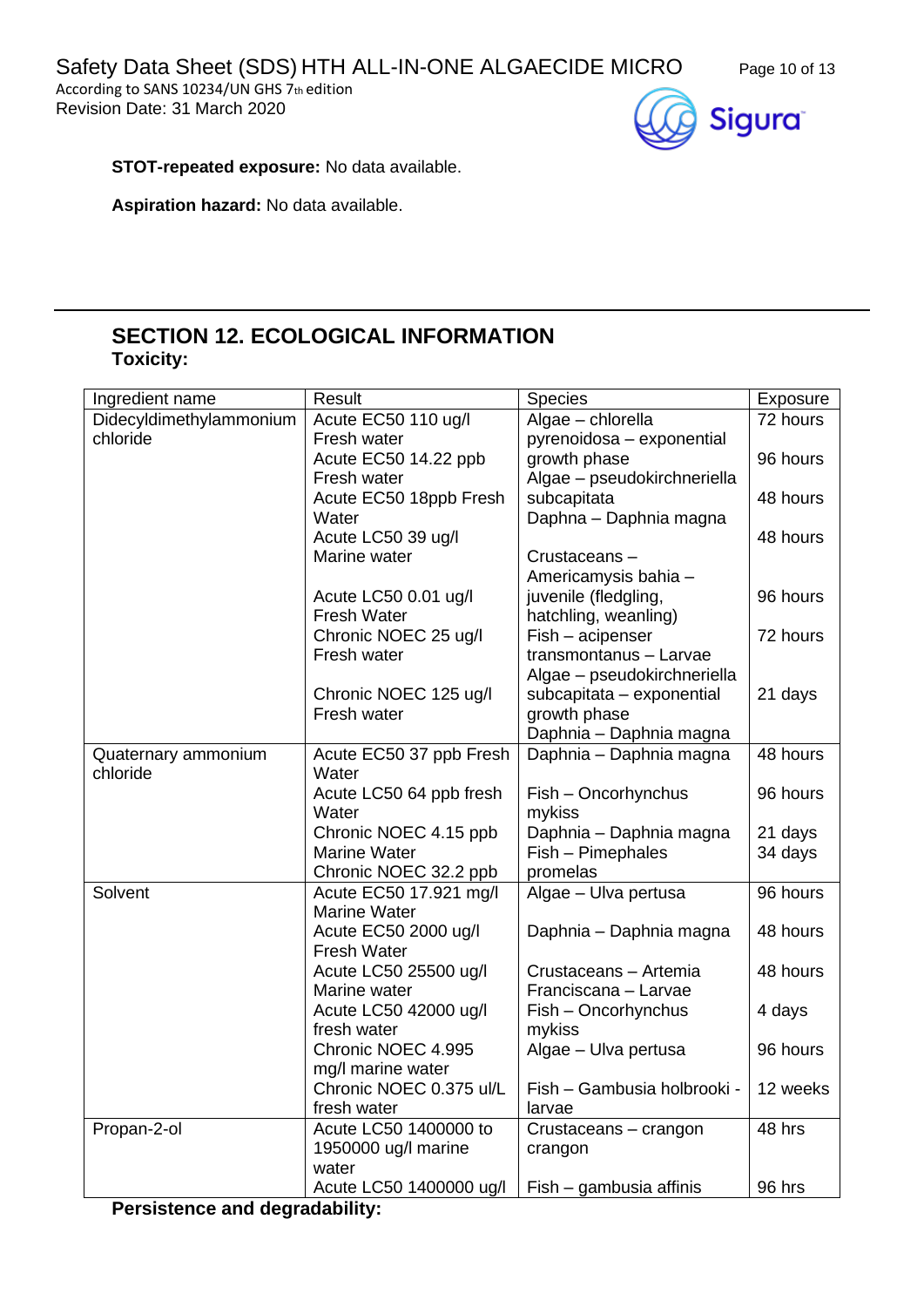

No data available.

### **Bioaccumulative potential:**

| Ingredient name | LogPow  | <b>BCF</b> | <b>Potential</b> |
|-----------------|---------|------------|------------------|
| Solvent         | $-0.35$ |            | <b>LOW</b>       |
| Propan-2-ol     | 0.05    | -          | low              |

### **Mobility in soil**

No data available.

### **Results of PBT& vPvB assessment:**

No data available.

### **Other adverse effects:**

No known significant effects or critical hazards

# **SECTION 13. DISPOSAL CONSIDERATIONS Waste treatment methods:**

Dispose of in accordance with municipal, provincial and national regulations.

## **Product/ packaging disposal:**

Recycle where possible.

# **SECTION 14. TRANSPORT INFORMATION**

|                            | Land transport (ADR/RID) | Sea transport<br>(IMDG)  | Air transport (ICAO/IATA) |
|----------------------------|--------------------------|--------------------------|---------------------------|
| <b>UN-Number</b>           | 1760                     | 1760                     | 1760                      |
| <b>UN Proper shipping</b>  | <b>CORROSIVE LIQUID,</b> | <b>CORROSIVE LIQUID,</b> | <b>CORROSIVE LIQUID,</b>  |
| name:                      | N.O.S                    | N.O.S                    | N.O.S                     |
|                            | (Didecyldimethylammonium | (Didecyldimethylammonium | (Didecyldimethylammonium  |
|                            | chloride)                | chloride)                | chloride)                 |
| <b>Transport hazard</b>    | 8                        | 8                        | 8                         |
| class:                     |                          |                          |                           |
| Packaging group:           | Ш                        | Ш                        | $\mathbf{III}$            |
| <b>Marine pollutant:</b>   | Yes                      | Yes                      | Yes                       |
| <b>Special precautions</b> | Not required             | Not required             | Not required              |
| for user:                  |                          |                          |                           |
| <b>Transport in bulk</b>   | No information           | No information           | No information            |
| according to               |                          |                          |                           |
| <b>MARPOL 73/78</b>        |                          |                          |                           |
| Annex II and the IBC       |                          |                          |                           |
| code                       |                          |                          |                           |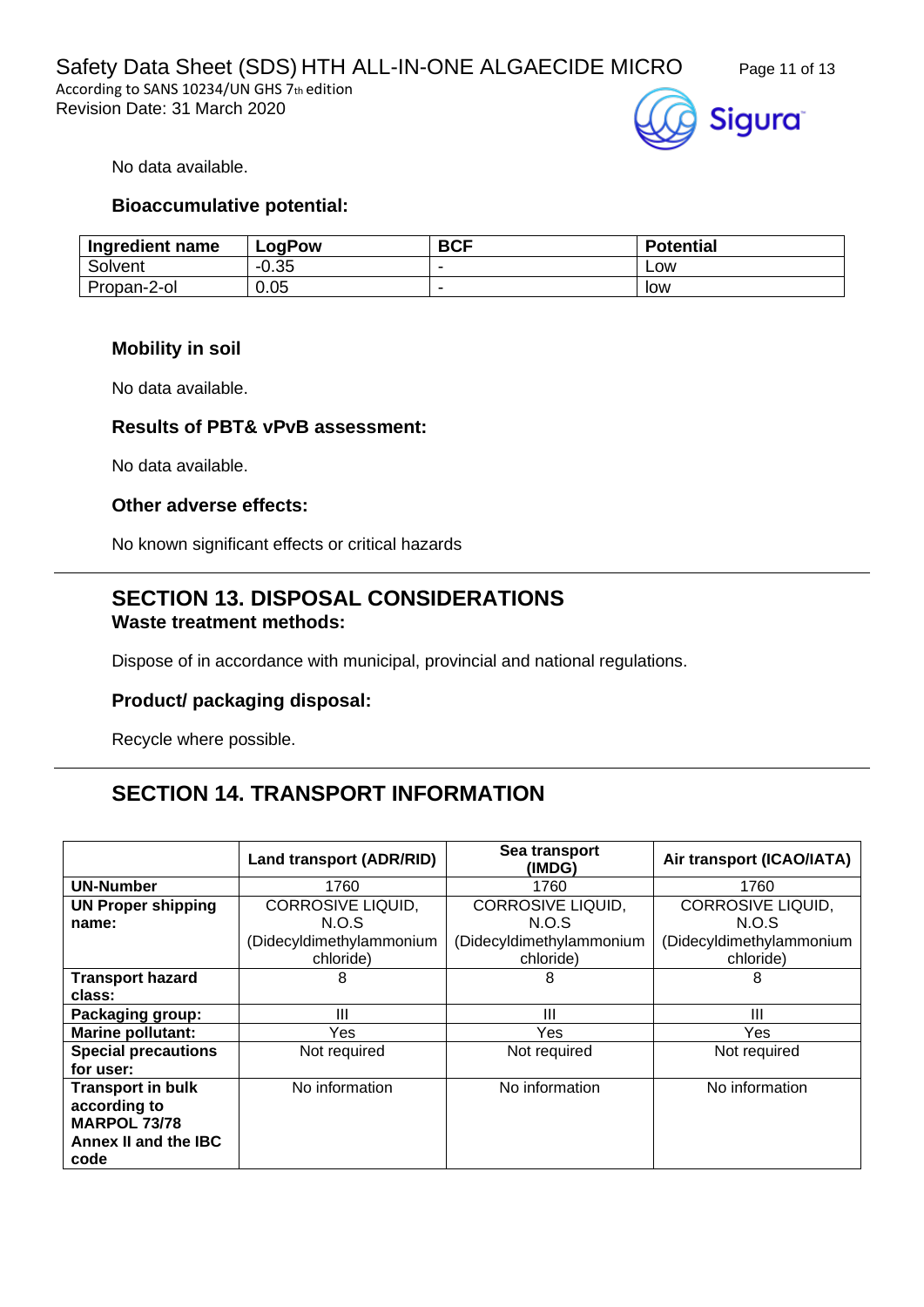

# **SECTION 15. REGULATORY INFORMATION**

**Safety, health and environmental regulations/legislation for the mixture:**

**Relevant information regarding authorization:** Occupational Health and Safety Act 1993 Regulation for Hazardous Chemical Substances.

**Relevant information regarding restrictions:** None known.

**EU regulations:** Regulation EC 1272/2008 [EU-GHS/CLP]

**Other National regulations:** None.

**Chemical Safety Assessment carried out?** No.

## **16. OTHER INFORMATION Indication of changes:**

GHS aligned.

2020/03/31 – Company logo changed to Sigura; Details of the supplier of SDS changed to reflect new

entity name.

### **Relevant classification and H statements (number and full text):**

Aquatic Acute (Category 1): Hazardous to the Aquatic Environment Acute 1

Aquatic Chronic (Category 1): Hazardous to the Aquatic Environment Chronic 1

STOT SE 3- Specific Target Organ Toxicity single exposure (Category 3)

H225 Highly flammable liquid and vapour. H301 Toxic if swallowed**.** H302 Harmful if swallowed. H314 Causes severe skin burns and eye damage.H315 Causes skin irritation. H318 Causes serious eye damage.H319 Causes serious eye irritation. H336 May cause drowsiness or dizziness. H400 Very toxic to aquatic life. H410 Very toxic to aquatic life with long lasting effects.

#### **Training instructions:**

Use as instructed.

#### **Further information:**

This information is based upon the present state of our knowledge. This SDS has been compiled and is solely intended for this product.

#### **Notice to readers:**

Employers should use this information only as a supplement to other information gathered by them, and should make independent judgement of suitability of this information to ensure proper use and protect the health and safety of employees.